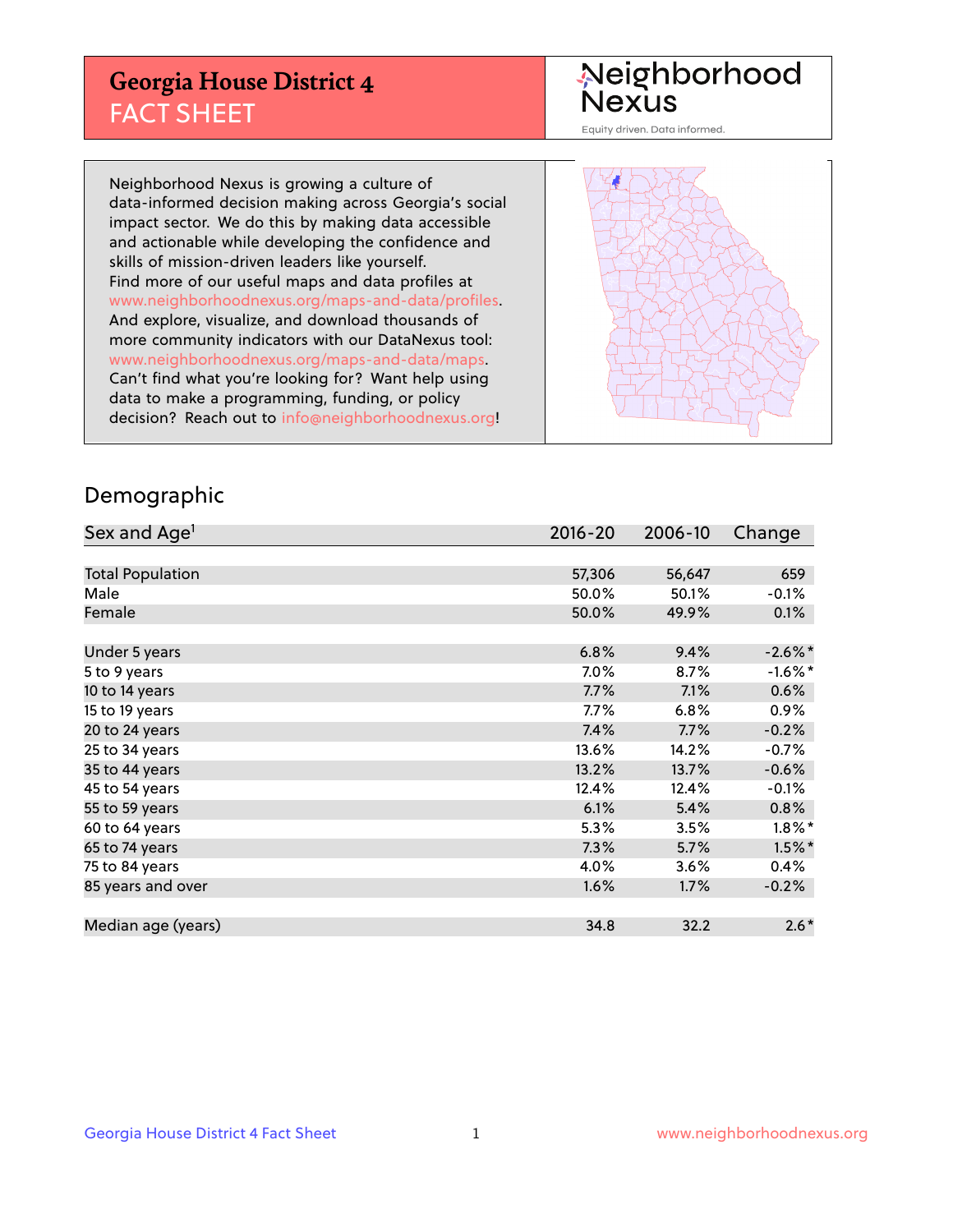## Demographic, continued...

| Race <sup>2</sup>                                            | $2016 - 20$ | 2006-10 | Change      |
|--------------------------------------------------------------|-------------|---------|-------------|
| <b>Total population</b>                                      | 57,306      | 56,647  | 659         |
| One race                                                     | 96.0%       | 98.0%   | $-1.9%$ *   |
| White                                                        | 83.6%       | 73.4%   | $10.2\%$ *  |
| <b>Black or African American</b>                             | 3.7%        | 5.1%    | $-1.4%$     |
| American Indian and Alaska Native                            | 1.5%        | 0.2%    | $1.2\%$ *   |
| Asian                                                        | 1.3%        | 1.0%    | 0.3%        |
| Native Hawaiian and Other Pacific Islander                   | 0.0%        | 0.0%    | 0.0%        |
| Some other race                                              | 6.0%        | 18.3%   | $-12.3%$    |
| Two or more races                                            | 4.0%        | 2.0%    | $1.9\%$ *   |
| Race alone or in combination with other race(s) <sup>3</sup> | $2016 - 20$ | 2006-10 | Change      |
| Total population                                             | 57,306      | 56,647  | 659         |
| White                                                        | 87.4%       | 75.3%   | 12.0%*      |
| <b>Black or African American</b>                             | 4.5%        | 5.6%    | $-1.1%$     |
| American Indian and Alaska Native                            | 2.3%        | 0.6%    | $1.7\%$ *   |
| Asian                                                        | 1.7%        | 1.3%    | 0.3%        |
| Native Hawaiian and Other Pacific Islander                   | 0.1%        | 0.0%    | 0.1%        |
| Some other race                                              | 8.4%        | 19.2%   | $-10.8\%$ * |
| Hispanic or Latino and Race <sup>4</sup>                     | $2016 - 20$ | 2006-10 | Change      |
| <b>Total population</b>                                      | 57,306      | 56,647  | 659         |
| Hispanic or Latino (of any race)                             | 48.0%       | 43.3%   | 4.7%*       |
| Not Hispanic or Latino                                       | 52.0%       | 56.7%   | $-4.7%$     |
| White alone                                                  | 45.6%       | 50.2%   | $-4.6\%$ *  |
| <b>Black or African American alone</b>                       | 3.5%        | 4.9%    | $-1.4%$     |
| American Indian and Alaska Native alone                      | 0.1%        | 0.1%    | 0.0%        |
| Asian alone                                                  | 1.3%        | 0.9%    | 0.4%        |
| Native Hawaiian and Other Pacific Islander alone             | 0.0%        | 0.0%    | 0.0%        |
| Some other race alone                                        | 0.1%        | 0.0%    | 0.1%        |
| Two or more races                                            | 1.3%        | 0.6%    | 0.8%        |
| U.S. Citizenship Status <sup>5</sup>                         | $2016 - 20$ | 2006-10 | Change      |
| Foreign-born population                                      | 14,041      | 15,140  | $-1,099$    |
| Naturalized U.S. citizen                                     | 28.3%       | 13.6%   | 14.7%*      |
| Not a U.S. citizen                                           | 71.7%       | 86.4%   | $-14.7%$ *  |
|                                                              |             |         |             |
| Citizen, Voting Age Population <sup>6</sup>                  | $2016 - 20$ | 2006-10 | Change      |
| Citizen, 18 and over population                              | 32,489      | 28,681  | $3,808*$    |
| Male                                                         | 50.9%       | 47.5%   | $3.4\%$ *   |
| Female                                                       | 49.1%       | 52.5%   | $-3.4\%$ *  |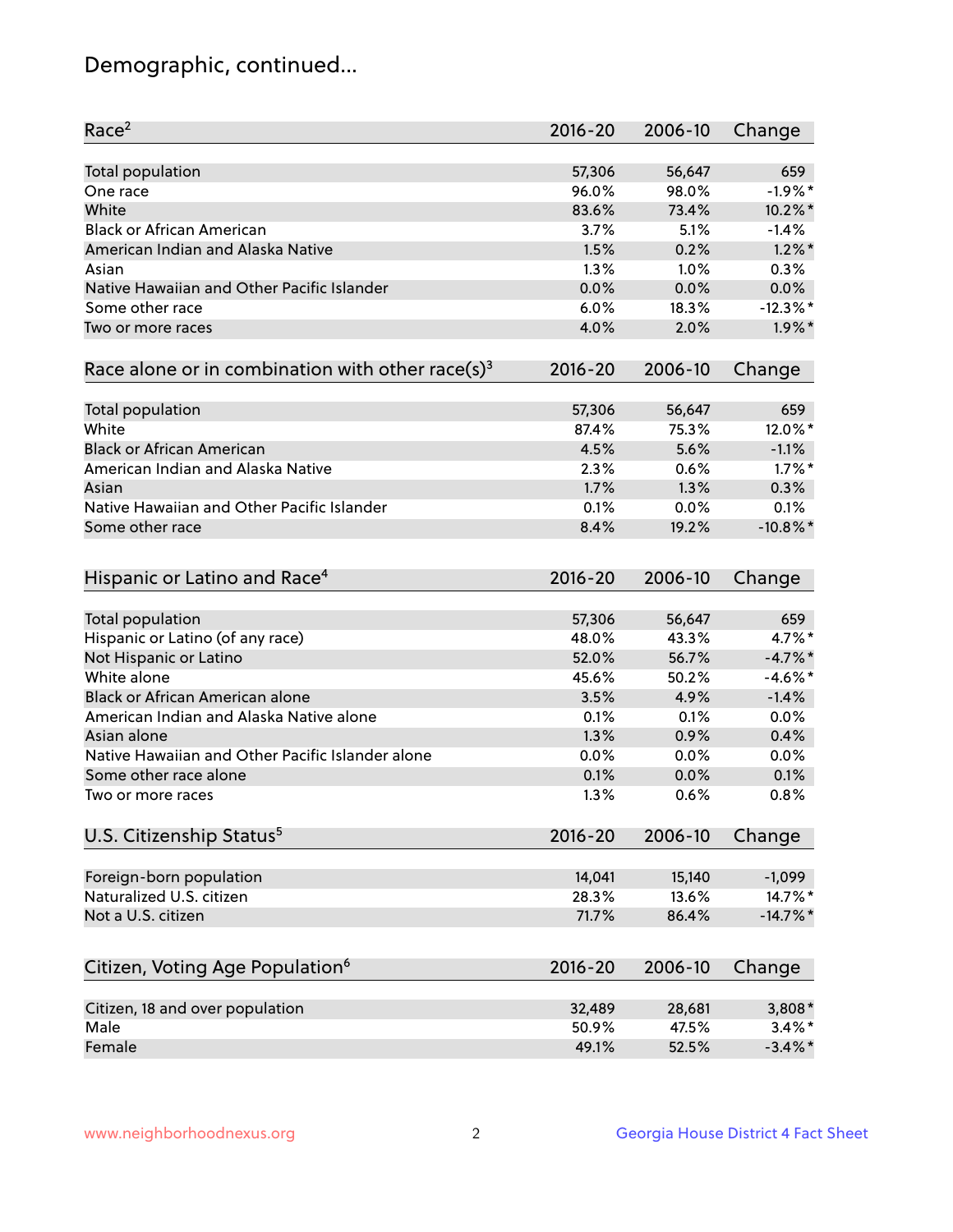#### Economic

| Income <sup>7</sup>                                 | 2016-20     | 2006-10 | Change     |
|-----------------------------------------------------|-------------|---------|------------|
|                                                     |             |         |            |
| All households                                      | 19,469      | 19,040  | 429        |
| Less than \$10,000                                  | 5.5%        | 7.8%    | $-2.3\%$ * |
| \$10,000 to \$14,999                                | 5.3%        | 8.3%    | $-3.0\%$ * |
| \$15,000 to \$24,999                                | 16.1%       | 17.6%   | $-1.6%$    |
| \$25,000 to \$34,999                                | 12.8%       | 12.6%   | 0.2%       |
| \$35,000 to \$49,999                                | 16.4%       | 16.9%   | $-0.5%$    |
| \$50,000 to \$74,999                                | 19.7%       | 17.1%   | 2.5%       |
| \$75,000 to \$99,999                                | 9.1%        | 8.0%    | 1.1%       |
| \$100,000 to \$149,999                              | 10.3%       | 7.2%    | $3.1\%$ *  |
| \$150,000 to \$199,999                              | 2.0%        | 2.6%    | $-0.5%$    |
| \$200,000 or more                                   | 2.8%        | 1.9%    | 0.9%       |
| Median household income (dollars)                   | 43,118      | 38,368  | 4,750*     |
| Mean household income (dollars)                     | 59,432      | 53,162  | $6,270*$   |
| With earnings                                       | 78.9%       | 80.9%   | $-2.1%$    |
| Mean earnings (dollars)                             | 61,516      | 54,868  | $6,649*$   |
| <b>With Social Security</b>                         | 29.7%       | 27.5%   | 2.1%       |
| Mean Social Security income (dollars)               | 19,133      | 14,589  | 4,544*     |
| With retirement income                              | 9.1%        | 8.9%    | 0.2%       |
| Mean retirement income (dollars)                    | 28,737      | 18,414  | $10,323*$  |
| With Supplemental Security Income                   | 5.2%        | 3.2%    | $2.0\%$ *  |
| Mean Supplemental Security Income (dollars)         | 9,789       | 5,986   | $3,803*$   |
| With cash public assistance income                  | 0.9%        | 2.8%    | $-1.8%$    |
| Mean cash public assistance income (dollars)        | $\mathbf 0$ | 2,621   | $-2,621*$  |
| With Food Stamp/SNAP benefits in the past 12 months | 10.2%       | 11.8%   | $-1.7%$    |
|                                                     |             |         |            |
| Families                                            | 13,747      | 13,673  | 73         |
| Less than \$10,000                                  | 1.9%        | 6.2%    | $-4.2\%$ * |
| \$10,000 to \$14,999                                | 2.1%        | 5.4%    | $-3.4\%$ * |
| \$15,000 to \$24,999                                | 12.9%       | 16.6%   | $-3.7%$    |
| \$25,000 to \$34,999                                | 12.0%       | 11.4%   | 0.6%       |
| \$35,000 to \$49,999                                | 17.8%       | 15.9%   | 1.9%       |
| \$50,000 to \$74,999                                | 24.3%       | 20.8%   | 3.5%       |
| \$75,000 to \$99,999                                | 10.4%       | 10.2%   | 0.2%       |
| \$100,000 to \$149,999                              | 12.6%       | 8.0%    | 4.6%*      |
| \$150,000 to \$199,999                              | 2.6%        | 3.1%    | $-0.5%$    |
| \$200,000 or more                                   | 3.5%        | 2.4%    | 1.1%       |
| Median family income (dollars)                      | 53,466      | 45,433  | 8,034*     |
| Mean family income (dollars)                        | 68,656      | 59,859  | 8,798*     |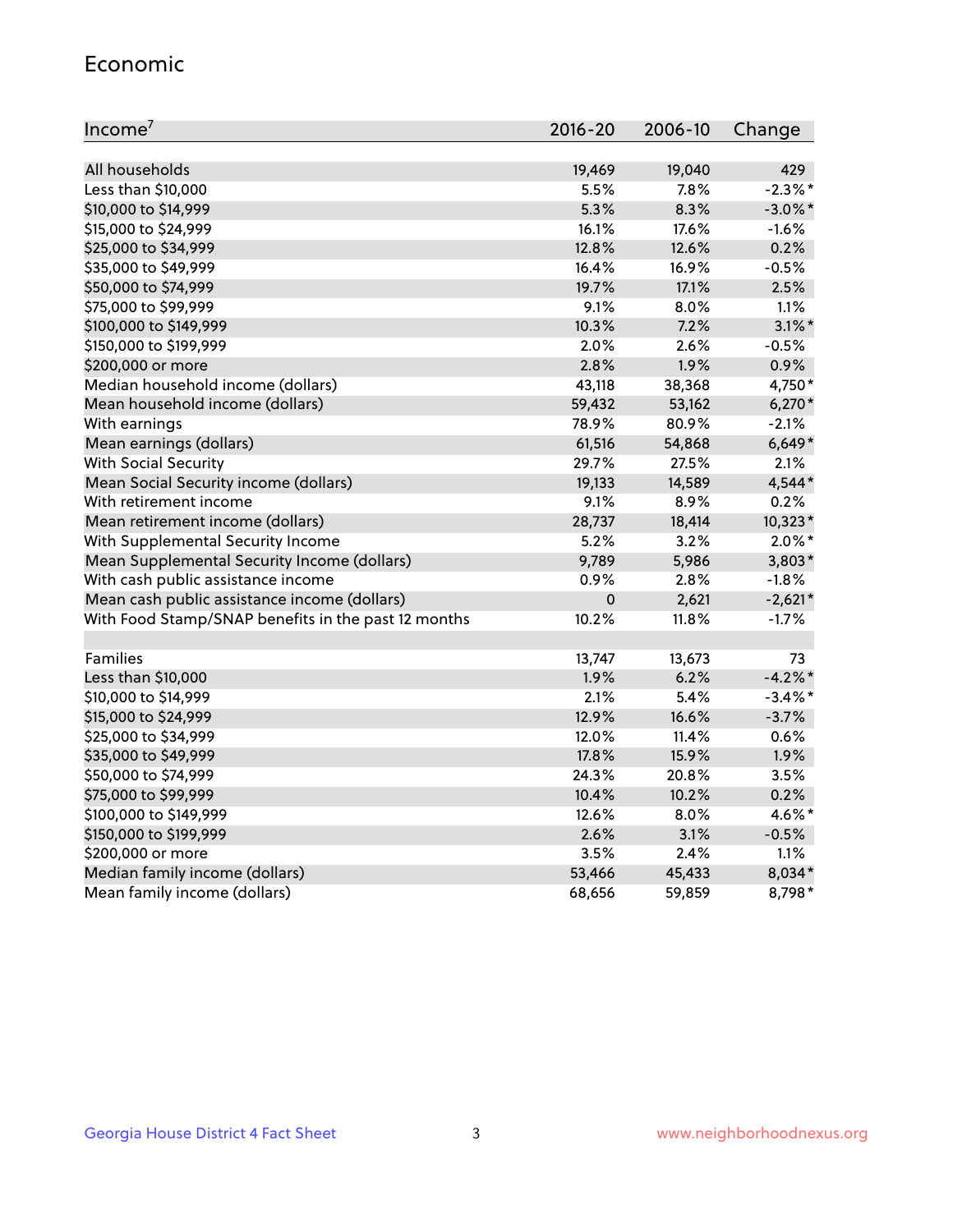## Economic, continued...

| Income, continued <sup>8</sup>                                        | $2016 - 20$ | 2006-10 | Change      |
|-----------------------------------------------------------------------|-------------|---------|-------------|
|                                                                       |             |         |             |
| Nonfamily households                                                  | 5,722       | 5,366   | 356         |
| Median nonfamily income (dollars)                                     | 23,456      | 24,199  | $-743$      |
| Mean nonfamily income (dollars)                                       | 33,676      | 32,061  | 1,615       |
| Median earnings for workers (dollars)                                 | 28,285      | 23,680  | $4,604*$    |
| Median earnings for male full-time, year-round workers                | 34,856      | 31,299  | $3,557*$    |
| (dollars)                                                             |             |         |             |
| Median earnings for female full-time, year-round workers<br>(dollars) | 30,087      | 26,267  | 3,820*      |
| Per capita income (dollars)                                           | 21,347      | 18,377  | 2,970*      |
|                                                                       |             |         |             |
| Families and People Below Poverty Level <sup>9</sup>                  | 2016-20     | 2006-10 | Change      |
|                                                                       |             |         |             |
| <b>All families</b>                                                   | 14.3%       | 19.5%   | $-5.2\%$ *  |
| With related children under 18 years                                  | 22.6%       | 29.3%   | $-6.7%$     |
| With related children under 5 years only                              | 23.2%       | 32.8%   | $-9.6%$     |
| Married couple families                                               | 9.5%        | 13.1%   | $-3.6%$     |
| With related children under 18 years                                  | 14.6%       | 19.5%   | $-4.9%$     |
| With related children under 5 years only                              | 21.7%       | 12.2%   | 9.5%        |
| Families with female householder, no husband present                  | 31.0%       | 39.6%   | $-8.6%$     |
| With related children under 18 years                                  | 45.9%       | 49.6%   | $-3.6%$     |
| With related children under 5 years only                              | 45.1%       | 66.3%   | $-21.2%$    |
| All people                                                            | 19.4%       | 22.2%   | $-2.8%$     |
| Under 18 years                                                        | 30.1%       | 32.0%   | $-1.8%$     |
| Related children under 18 years                                       | 30.1%       | 31.9%   | $-1.9%$     |
| Related children under 5 years                                        | 30.9%       | 37.9%   | $-6.9%$     |
| Related children 5 to 17 years                                        | 29.7%       | 29.1%   | 0.6%        |
| 18 years and over                                                     | 15.5%       | 18.1%   | $-2.6%$     |
|                                                                       | 15.9%       |         |             |
| 18 to 64 years                                                        |             | 18.7%   | $-2.8%$     |
| 65 years and over                                                     | 13.6%       | 14.9%   | $-1.3%$     |
| People in families                                                    | 17.5%       | 21.4%   | $-3.9%$     |
| Unrelated individuals 15 years and over                               | 30.8%       | 26.8%   | 4.0%        |
|                                                                       |             |         |             |
| Non-Hispanic white people                                             | 15.1%       | 12.8%   | 2.2%        |
| Black or African-American people                                      | 32.1%       | 21.2%   | 10.8%       |
| Asian people                                                          | 25.1%       | 6.4%    | 18.7%       |
| Hispanic or Latino people                                             | 21.0%       | 33.4%   | $-12.3\%$ * |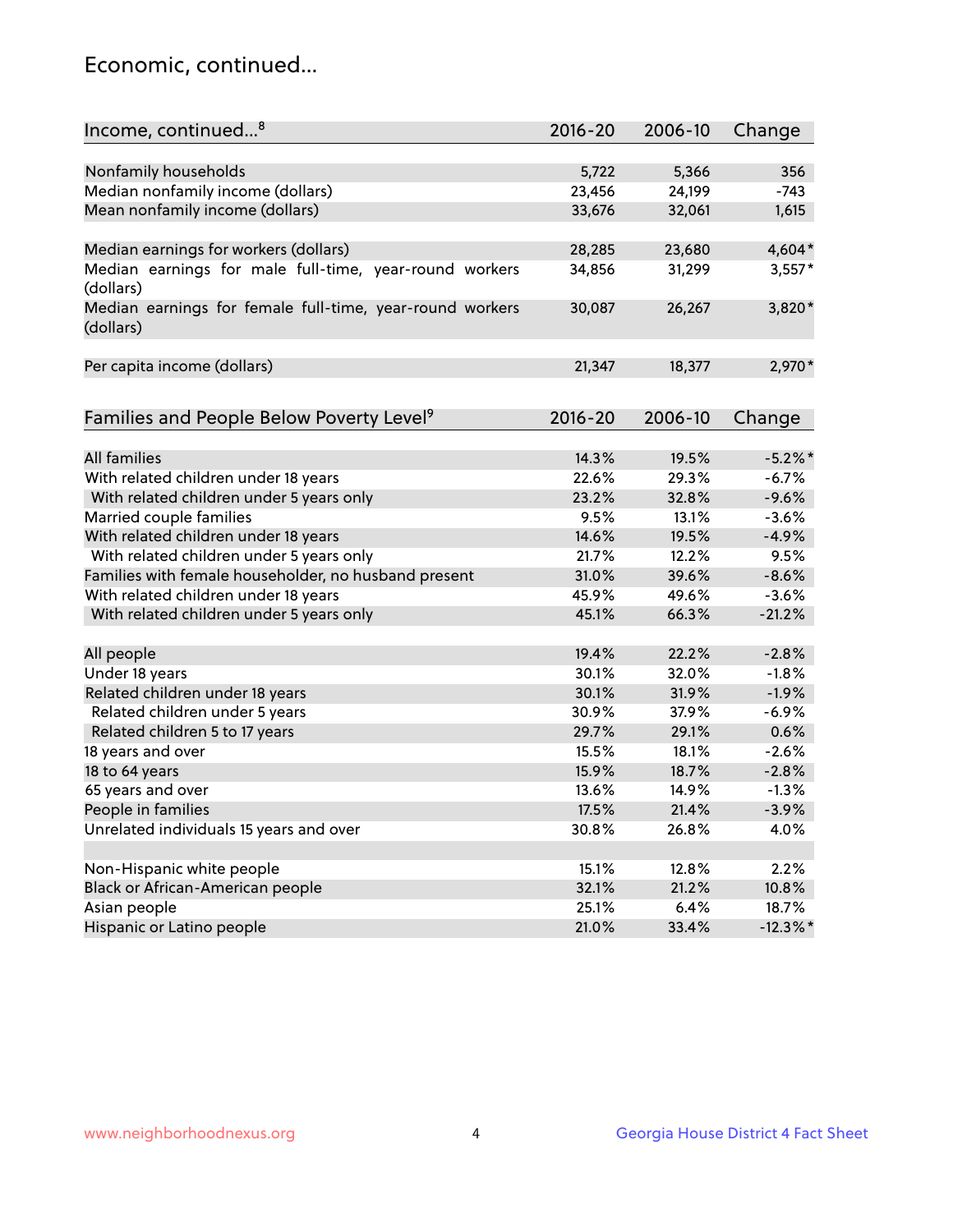## Employment

| Employment Status <sup>10</sup>                                             | $2016 - 20$ | 2006-10 | Change     |
|-----------------------------------------------------------------------------|-------------|---------|------------|
|                                                                             |             |         |            |
| Population 16 years and over                                                | 44,302      | 41,413  | 2,889*     |
| In labor force                                                              | 60.7%       | 65.0%   | $-4.3\%$ * |
| Civilian labor force                                                        | 60.7%       | 64.8%   | $-4.1\%$ * |
| Employed                                                                    | 57.1%       | 58.9%   | $-1.8%$    |
| Unemployed                                                                  | 3.6%        | 5.9%    | $-2.3%$    |
| <b>Armed Forces</b>                                                         | 0.0%        | 0.2%    | $-0.2%$    |
| Not in labor force                                                          | 39.3%       | 35.0%   | $4.3\%$ *  |
|                                                                             |             |         |            |
| Civilian labor force                                                        | 26,901      | 26,827  | 74         |
| <b>Unemployment Rate</b>                                                    | 5.9%        | 9.1%    | $-3.2%$    |
| Females 16 years and over                                                   | 21,911      | 20,738  | 1,174      |
| In labor force                                                              | 54.4%       | 52.5%   | 1.9%       |
| Civilian labor force                                                        | 54.4%       | 52.5%   | 1.9%       |
| Employed                                                                    | 50.2%       | 46.6%   | 3.7%       |
|                                                                             |             |         |            |
| Own children of the householder under 6 years                               | 4,539       | 6,040   | $-1,500*$  |
| All parents in family in labor force                                        | 62.2%       | 53.8%   | 8.4%       |
|                                                                             |             |         |            |
| Own children of the householder 6 to 17 years                               | 9,389       | 9,758   | $-369$     |
| All parents in family in labor force                                        | 67.3%       | 72.6%   | $-5.4%$    |
|                                                                             |             |         |            |
| Industry <sup>11</sup>                                                      | $2016 - 20$ | 2006-10 | Change     |
|                                                                             |             |         |            |
| Civilian employed population 16 years and over                              | 25,305      | 24,390  | 916        |
| Agriculture, forestry, fishing and hunting, and mining                      | 0.7%        | 0.5%    | 0.2%       |
| Construction                                                                | 6.6%        | 5.9%    | 0.7%       |
| Manufacturing                                                               | 44.4%       | 43.1%   | 1.3%       |
| Wholesale trade                                                             | 2.0%        | 2.9%    | $-0.8%$    |
| Retail trade                                                                | 7.2%        | 8.6%    | $-1.4%$    |
| Transportation and warehousing, and utilities                               | 2.5%        | 4.1%    | $-1.6%$    |
| Information                                                                 | 0.7%        | 0.8%    | $-0.1%$    |
| Finance and insurance, and real estate and rental and leasing               | 1.4%        | 2.2%    | $-0.7%$    |
| Professional, scientific, and management, and administrative                | 6.8%        | 5.3%    | 1.5%       |
| and waste management services                                               |             |         |            |
| Educational services, and health care and social assistance                 | 12.6%       | 11.6%   | 1.0%       |
| Arts, entertainment, and recreation, and accommodation and<br>food services | 7.9%        | 8.3%    | $-0.4%$    |
| Other services, except public administration                                | 5.8%        | 4.9%    | 0.9%       |
| Public administration                                                       | 1.3%        | 1.8%    | $-0.6%$    |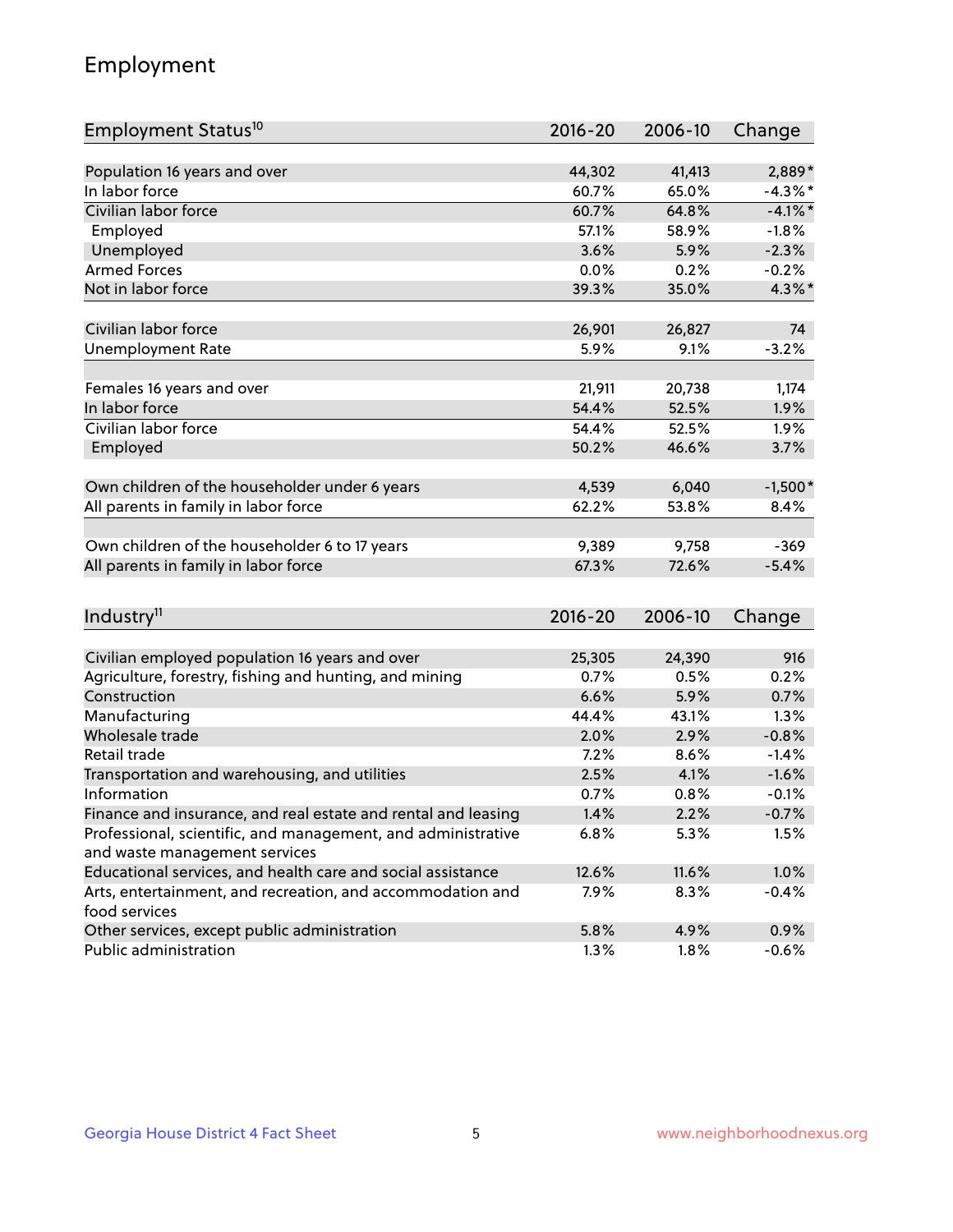## Employment, continued...

| Occupation <sup>12</sup>                                                    | $2016 - 20$ | 2006-10         | Change     |
|-----------------------------------------------------------------------------|-------------|-----------------|------------|
| Civilian employed population 16 years and over                              | 25,305      |                 | 916        |
|                                                                             | 21.7%       | 24,390<br>17.7% | $4.1\%$ *  |
| Management, business, science, and arts occupations<br>Service occupations  | 11.8%       | 14.3%           | $-2.5%$    |
|                                                                             |             |                 |            |
| Sales and office occupations                                                | 16.1%       | 20.0%           | $-3.9\%$ * |
| Natural<br>and<br>resources,<br>construction,<br>maintenance<br>occupations | 9.8%        | 10.0%           | $-0.2%$    |
| Production, transportation, and material moving occupations                 | 40.6%       | 38.0%           | 2.6%       |
| Class of Worker <sup>13</sup>                                               | 2016-20     | 2006-10         | Change     |
|                                                                             |             |                 |            |
| Civilian employed population 16 years and over                              | 25,305      | 24,390          | 916        |
| Private wage and salary workers                                             | 89.7%       | 88.3%           | 1.4%       |
| Government workers                                                          | 7.1%        | 7.7%            | $-0.6%$    |
| Self-employed in own not incorporated business workers                      | 3.2%        | 3.9%            | $-0.6%$    |
| Unpaid family workers                                                       | 0.0%        | 0.2%            | $-0.2%$    |
| Job Flows <sup>14</sup>                                                     | 2019        | 2010            | Change     |
|                                                                             |             |                 |            |
| Total Jobs in district                                                      | 45,492      | 46,974          | $-1,482$   |
| Held by residents of district                                               | 27.7%       | 22.8%           | 4.9%       |
| Held by non-residents of district                                           | 72.3%       | 77.2%           | $-4.9%$    |
|                                                                             |             |                 |            |
| Jobs by Industry Sector <sup>15</sup>                                       | 2019        | 2010            | Change     |
| Total Jobs in district                                                      | 45,492      | 46,974          | $-1,482$   |
| Goods Producing sectors                                                     | 38.4%       | 37.8%           | 0.6%       |
| Trade, Transportation, and Utilities sectors                                | 19.2%       | 25.2%           | $-5.9%$    |
| All Other Services sectors                                                  | 42.4%       | 37.0%           | 5.4%       |
|                                                                             |             |                 |            |
| Total Jobs in district held by district residents                           | 12,623      | 10,712          | 1,911      |
| <b>Goods Producing sectors</b>                                              | 47.0%       | 43.4%           | 3.6%       |
| Trade, Transportation, and Utilities sectors                                | 15.4%       | 18.5%           | $-3.1%$    |
| All Other Services sectors                                                  | 37.6%       | 38.1%           | $-0.5%$    |
|                                                                             |             |                 |            |
| Jobs by Earnings <sup>16</sup>                                              | 2019        | 2010            | Change     |
|                                                                             |             |                 |            |
| Total Jobs in district                                                      | 45,492      | 46,974          | $-1,482$   |
| Jobs with earnings \$1250/month or less                                     | 16.8%       | 17.7%           | $-1.0%$    |
| Jobs with earnings \$1251/month to \$3333/month                             | 43.1%       | 54.8%           | $-11.7%$   |
| Jobs with earnings greater than \$3333/month                                | 40.1%       | 27.4%           | 12.7%      |
|                                                                             |             |                 |            |
| Total Jobs in district held by district residents                           | 12,623      | 10,712          | 1,911      |
| Jobs with earnings \$1250/month or less                                     | 17.6%       | 18.8%           | $-1.2%$    |
| Jobs with earnings \$1251/month to \$3333/month                             | 51.5%       | 61.3%           | $-9.7%$    |
| Jobs with earnings greater than \$3333/month                                | 30.9%       | 19.9%           | 10.9%      |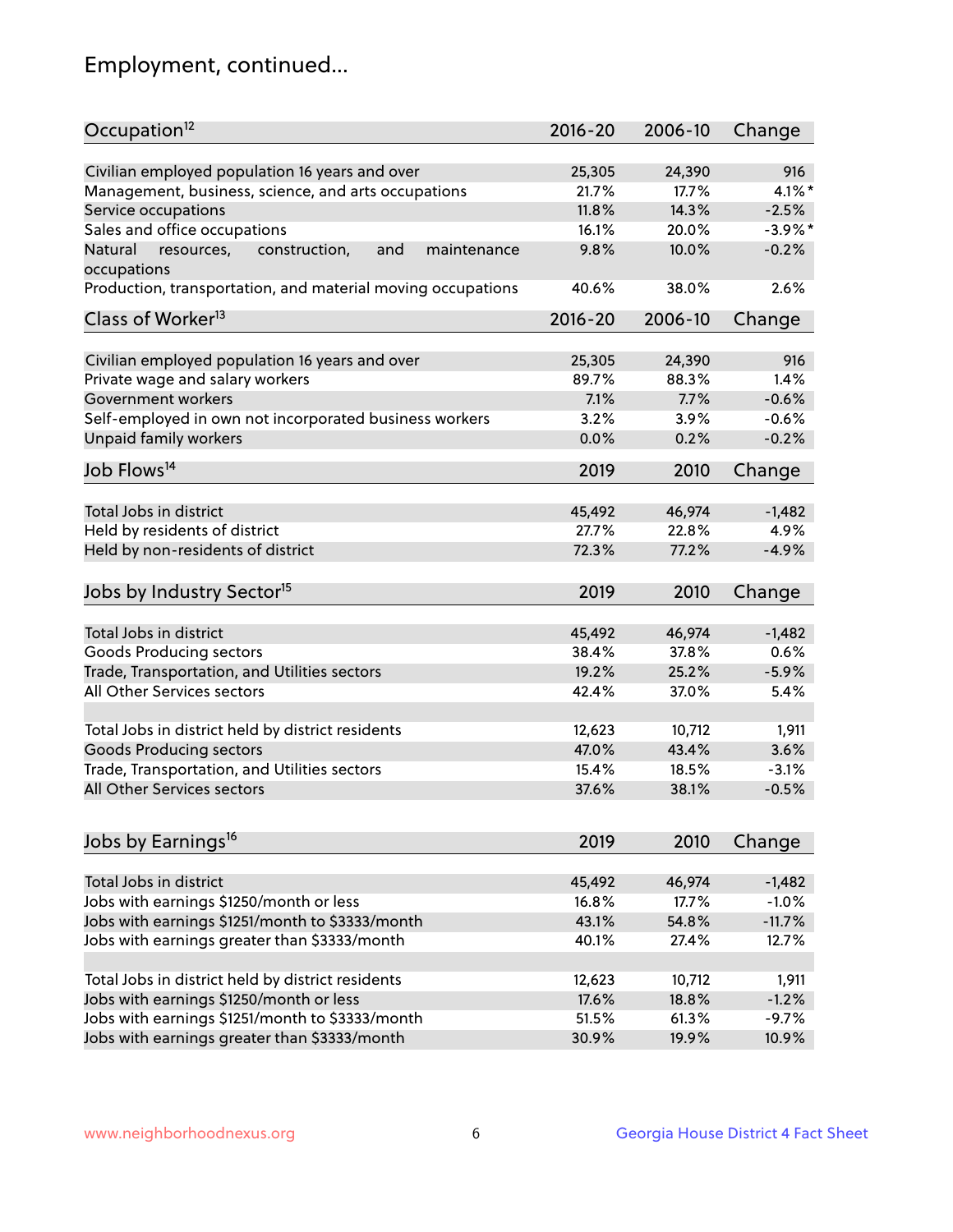## Employment, continued...

| Jobs by Age of Worker <sup>17</sup>               | 2019   | 2010   | Change   |
|---------------------------------------------------|--------|--------|----------|
|                                                   |        |        |          |
| Total Jobs in district                            | 45,492 | 46,974 | $-1,482$ |
| Jobs with workers age 29 or younger               | 22.1%  | 19.9%  | 2.2%     |
| Jobs with workers age 30 to 54                    | 55.6%  | 61.3%  | $-5.7%$  |
| Jobs with workers age 55 or older                 | 22.3%  | 18.8%  | 3.6%     |
|                                                   |        |        |          |
| Total Jobs in district held by district residents | 12,623 | 10,712 | 1,911    |
| Jobs with workers age 29 or younger               | 24.4%  | 21.2%  | 3.2%     |
| Jobs with workers age 30 to 54                    | 54.3%  | 59.2%  | $-4.9%$  |
| Jobs with workers age 55 or older                 | 21.3%  | 19.6%  | 1.7%     |
|                                                   |        |        |          |

#### Education

| School Enrollment <sup>18</sup>                | $2016 - 20$ | 2006-10 | Change     |
|------------------------------------------------|-------------|---------|------------|
|                                                |             |         |            |
| Population 3 years and over enrolled in school | 14,908      | 14,708  | 200        |
| Nursery school, preschool                      | 5.5%        | 5.4%    | 0.2%       |
| Kindergarten                                   | 5.2%        | 6.4%    | $-1.2%$    |
| Elementary school (grades 1-8)                 | 44.6%       | 50.9%   | $-6.3\%$ * |
| High school (grades 9-12)                      | 25.3%       | 20.7%   | 4.5%*      |
| College or graduate school                     | 19.4%       | 16.6%   | 2.8%       |
| Educational Attainment <sup>19</sup>           | $2016 - 20$ | 2006-10 | Change     |
|                                                |             |         |            |
| Population 25 years and over                   | 36,280      | 34,199  | $2,081*$   |
| Less than 9th grade                            | 19.8%       | 21.3%   | $-1.4%$    |
| 9th to 12th grade, no diploma                  | 16.6%       | 18.9%   | $-2.2%$    |
| High school graduate (includes equivalency)    | 29.6%       | 28.6%   | $1.0\%$    |
| Some college, no degree                        | 15.5%       | 14.5%   | 1.0%       |
| Associate's degree                             | 4.0%        | 3.7%    | 0.3%       |
| Bachelor's degree                              | 9.5%        | 8.4%    | 1.2%       |
| Graduate or professional degree                | 4.9%        | 4.8%    | 0.1%       |
|                                                |             |         |            |
| Percent high school graduate or higher         | 63.5%       | 59.9%   | $3.6\%$    |
| Percent bachelor's degree or higher            | 14.5%       | 13.1%   | $1.3\%$    |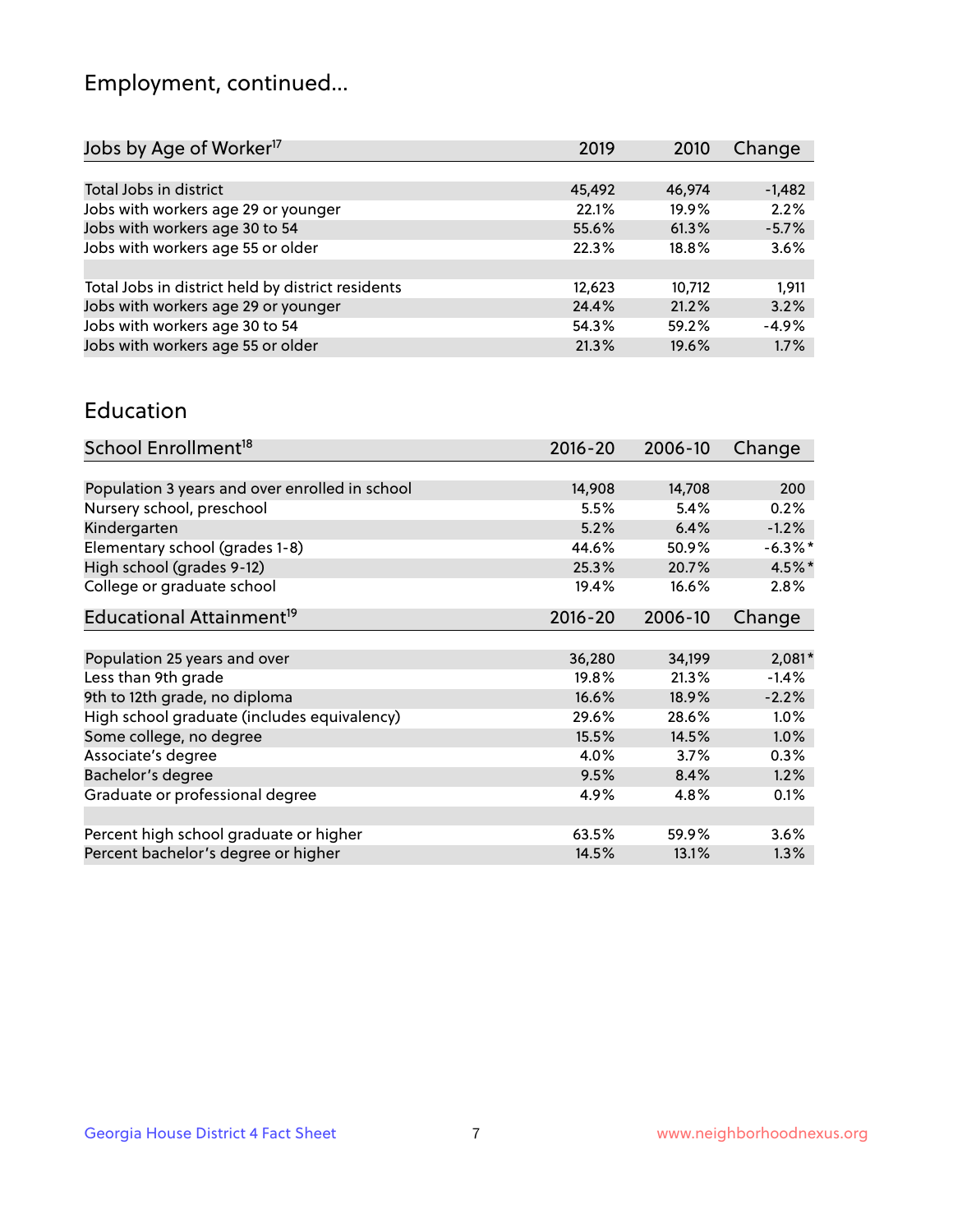## Housing

| Households by Type <sup>20</sup>                     | 2016-20     | 2006-10 | Change    |
|------------------------------------------------------|-------------|---------|-----------|
|                                                      |             |         |           |
| Total households                                     | 19,469      | 19,040  | 429       |
| Family households (families)                         | 70.6%       | 71.8%   | $-1.2%$   |
| With own children under 18 years                     | 33.8%       | 35.8%   | $-2.1%$   |
| Married-couple family                                | 46.8%       | 50.2%   | $-3.4%$   |
| With own children of the householder under 18 years  | 22.3%       | 23.1%   | $-0.8%$   |
| Male householder, no wife present, family            | 7.8%        | 8.5%    | $-0.7%$   |
| With own children of the householder under 18 years  | 2.8%        | 3.9%    | $-1.0%$   |
| Female householder, no husband present, family       | 16.0%       | 13.2%   | 2.9%      |
| With own children of the householder under 18 years  | 8.6%        | 8.9%    | $-0.2%$   |
| Nonfamily households                                 | 29.4%       | 28.2%   | 1.2%      |
| Householder living alone                             | 25.4%       | 21.4%   | 4.0%*     |
| 65 years and over                                    | 10.7%       | 8.9%    | $1.8\%$ * |
| Households with one or more people under 18 years    | 37.9%       | 41.1%   | $-3.1%$   |
| Households with one or more people 65 years and over | 26.8%       | 22.9%   | $3.9\%$ * |
|                                                      |             |         |           |
| Average household size                               | 2.88        | 2.92    | $-0.04$   |
| Average family size                                  | 3.50        | 3.46    | 0.04      |
| Housing Occupancy <sup>21</sup>                      | $2016 - 20$ | 2006-10 | Change    |
|                                                      |             |         |           |
| Total housing units                                  | 22,032      | 21,959  | 73        |
| Occupied housing units                               | 88.4%       | 86.7%   | 1.7%      |
| Vacant housing units                                 | 11.6%       | 13.3%   | $-1.7%$   |
|                                                      |             |         |           |
| Homeowner vacancy rate                               | 1.2         | 3.3     | $-2.1$    |
| Rental vacancy rate                                  | 6.8         | 18.2    | $-11.4*$  |
|                                                      |             |         |           |
| Units in Structure <sup>22</sup>                     | 2016-20     | 2006-10 | Change    |
|                                                      |             |         |           |
| Total housing units                                  | 22,032      | 21,959  | 73        |
| 1-unit, detached                                     | 59.4%       | 59.2%   | 0.2%      |
| 1-unit, attached                                     | 3.0%        | 3.0%    | 0.0%      |
| 2 units                                              | 3.7%        | 4.7%    | $-1.0%$   |
| 3 or 4 units                                         | 7.4%        | 7.4%    | $-0.1%$   |
| 5 to 9 units                                         | 6.0%        | 5.1%    | 0.9%      |
| 10 to 19 units                                       | 5.8%        | 4.0%    | 1.8%      |
| 20 or more units                                     | 2.1%        | 3.8%    | $-1.7%$   |
| Mobile home                                          | 12.7%       | 12.9%   | $-0.2%$   |
| Boat, RV, van, etc.                                  | 0.0%        | 0.0%    | $-0.0%$   |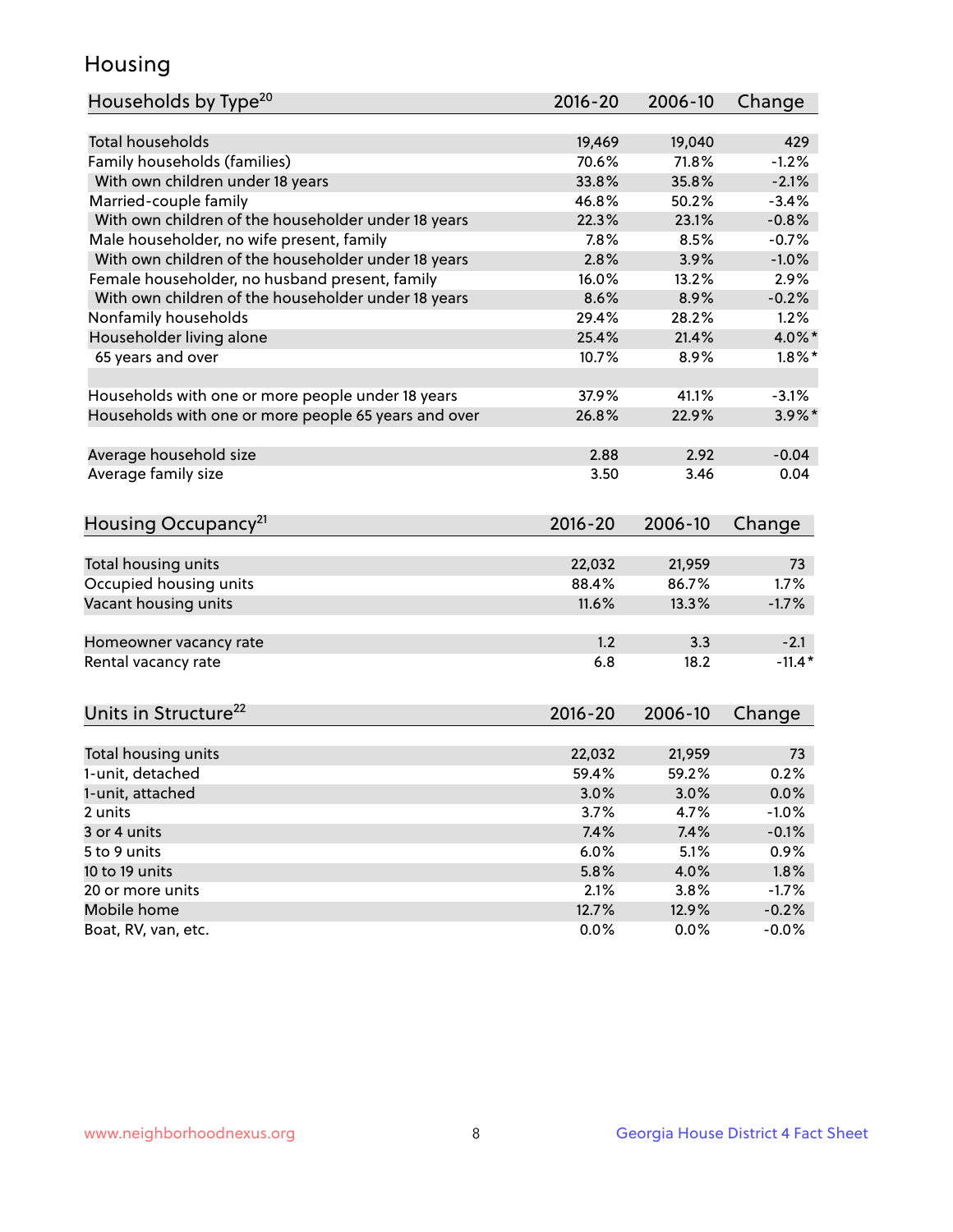## Housing, Continued...

| Year Structure Built <sup>23</sup>             | 2016-20     | 2006-10 | Change     |
|------------------------------------------------|-------------|---------|------------|
| Total housing units                            | 22,032      | 21,959  | 73         |
| Built 2014 or later                            | 1.4%        | (X)     | (X)        |
| Built 2010 to 2013                             | 0.5%        | (X)     | (X)        |
| Built 2000 to 2009                             | 12.6%       | 14.7%   | $-2.1%$    |
| Built 1990 to 1999                             | 21.3%       | 14.8%   | $6.6\%$ *  |
| Built 1980 to 1989                             | 18.6%       | 15.4%   | $3.2\%$ *  |
| Built 1970 to 1979                             | 15.7%       | 17.7%   | $-2.0%$    |
| Built 1960 to 1969                             | 11.9%       | 15.4%   | $-3.5%$ *  |
| Built 1950 to 1959                             | 11.1%       | 9.8%    | 1.3%       |
| Built 1940 to 1949                             | 3.9%        | 5.6%    | $-1.7%$    |
| Built 1939 or earlier                          | 3.0%        | 6.5%    | $-3.5%$ *  |
| Housing Tenure <sup>24</sup>                   | $2016 - 20$ | 2006-10 | Change     |
|                                                |             |         |            |
| Occupied housing units                         | 19,469      | 19,040  | 429        |
| Owner-occupied                                 | 57.0%       | 61.9%   | $-4.9%$ *  |
| Renter-occupied                                | 43.0%       | 38.1%   | 4.9%*      |
| Average household size of owner-occupied unit  | 2.91        | 2.98    | $-0.08$    |
| Average household size of renter-occupied unit | 2.85        | 2.83    | 0.02       |
| Residence 1 Year Ago <sup>25</sup>             | $2016 - 20$ | 2006-10 | Change     |
| Population 1 year and over                     | 56,577      | 55,558  | 1,019      |
| Same house                                     | 90.7%       | 82.1%   | $8.6\%$ *  |
| Different house in the U.S.                    | 9.2%        | 17.6%   | $-8.4\%$ * |
| Same county                                    | 4.9%        | 12.3%   | $-7.4\%$ * |
| Different county                               | 4.3%        | 5.3%    | $-1.0%$    |
| Same state                                     | 2.3%        | 3.3%    | $-1.0%$    |
| Different state                                | 2.0%        | 2.0%    | 0.0%       |
| Abroad                                         | 0.1%        | 0.3%    | $-0.2%$    |
| Value of Housing Unit <sup>26</sup>            | $2016 - 20$ | 2006-10 | Change     |
|                                                |             |         |            |
| Owner-occupied units                           | 11,096      | 11,788  | $-692$     |
| Less than \$50,000                             | 9.6%        | 9.8%    | $-0.3%$    |
| \$50,000 to \$99,999                           | 19.5%       | 23.4%   | $-3.9%$    |
| \$100,000 to \$149,999                         | 25.9%       | 30.7%   | $-4.8\%$ * |
| \$150,000 to \$199,999                         | 17.3%       | 19.0%   | $-1.7%$    |
| \$200,000 to \$299,999                         | 18.8%       | 10.3%   | $8.4\%$ *  |
| \$300,000 to \$499,999                         | 6.5%        | 4.8%    | 1.7%       |
| \$500,000 to \$999,999                         | 1.9%        | 1.8%    | 0.2%       |
| \$1,000,000 or more                            | 0.5%        | 0.1%    | 0.4%       |
| Median (dollars)                               | 138,543     | 124,718 | 13,825*    |
| Mortgage Status <sup>27</sup>                  | $2016 - 20$ | 2006-10 | Change     |
| Owner-occupied units                           | 11,096      | 11,788  | $-692$     |
| Housing units with a mortgage                  | 48.8%       | 63.3%   | $-14.5%$ * |
| Housing units without a mortgage               | 51.2%       | 36.7%   | 14.5%*     |
|                                                |             |         |            |

Georgia House District 4 Fact Sheet 9 9 Your Management 9 Www.neighborhoodnexus.org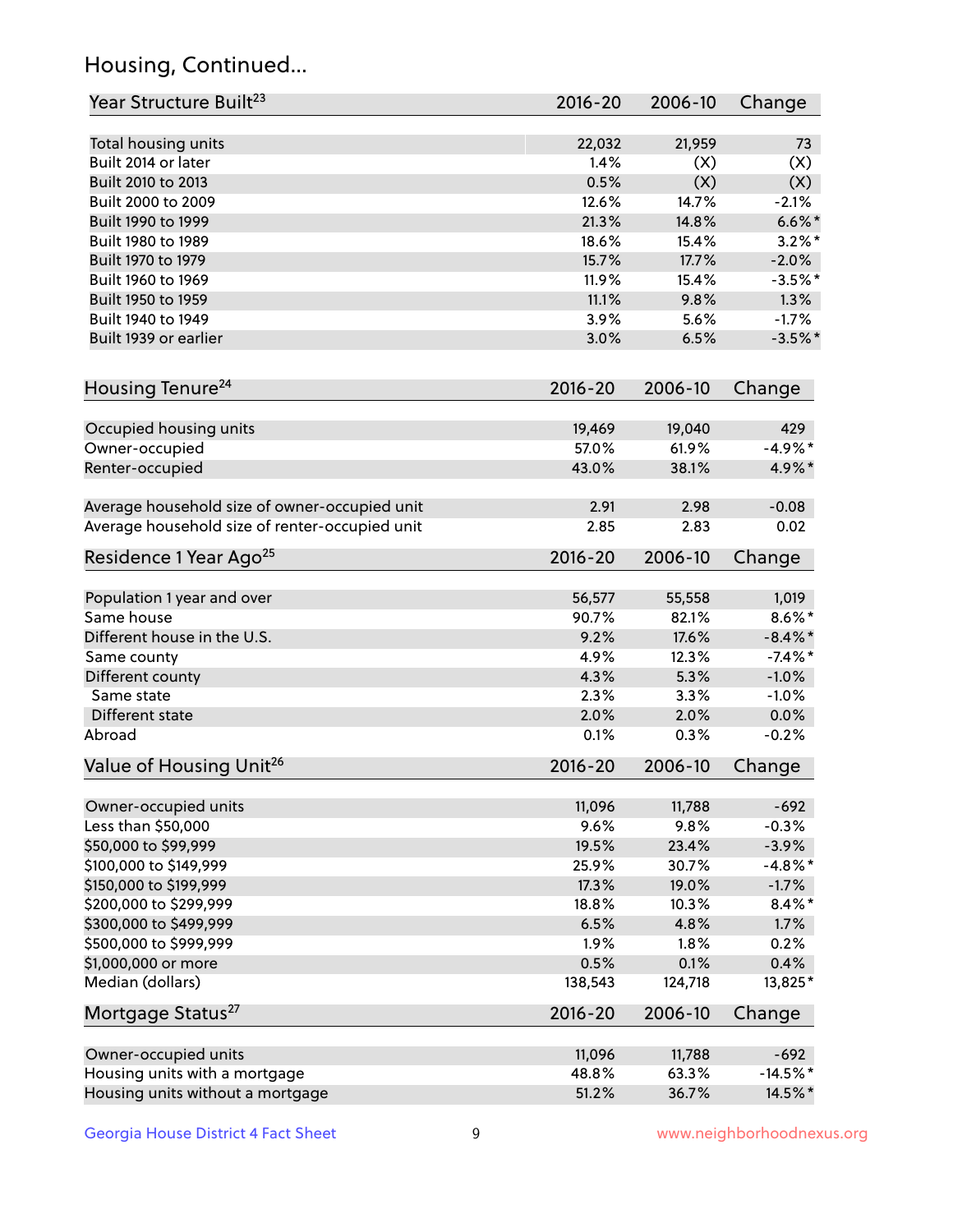## Housing, Continued...

| Selected Monthly Owner Costs <sup>28</sup>                                            | 2016-20     | 2006-10 | Change      |
|---------------------------------------------------------------------------------------|-------------|---------|-------------|
| Housing units with a mortgage                                                         | 5,415       | 7,462   | $-2,047*$   |
| Less than \$300                                                                       | 0.0%        | 0.0%    | $-0.0%$     |
| \$300 to \$499                                                                        | 0.6%        | 3.2%    | $-2.7%$     |
| \$500 to \$999                                                                        | 36.4%       | 39.2%   | $-2.8%$     |
| \$1,000 to \$1,499                                                                    | 39.9%       | 36.5%   | 3.4%        |
| \$1,500 to \$1,999                                                                    | 12.2%       | 13.7%   | $-1.5%$     |
| \$2,000 to \$2,999                                                                    | 9.9%        | 4.9%    | 5.0%        |
| \$3,000 or more                                                                       | 1.1%        | 2.5%    | $-1.4%$     |
| Median (dollars)                                                                      | 1,123       | 1,082   | $41*$       |
| Housing units without a mortgage                                                      | 5,681       | 4,326   | $1,355*$    |
| Less than \$150                                                                       | 6.4%        | 11.6%   | $-5.2%$     |
| \$150 to \$249                                                                        | 13.7%       | 27.8%   | $-14.1\%$ * |
| \$250 to \$349                                                                        | 29.0%       | 25.4%   | 3.7%        |
| \$350 to \$499                                                                        | 30.9%       | 20.1%   | 10.8%*      |
| \$500 to \$699                                                                        | 15.1%       | 12.2%   | 2.9%        |
| \$700 or more                                                                         | 4.9%        | 3.1%    | $1.8\%$     |
| Median (dollars)                                                                      | 354         | 297     | $57*$       |
| Selected Monthly Owner Costs as a Percentage of<br>Household Income <sup>29</sup>     | $2016 - 20$ | 2006-10 | Change      |
| Housing units with a mortgage (excluding units where<br>SMOCAPI cannot be computed)   | 5,395       | 7,437   | $-2,042*$   |
| Less than 20.0 percent                                                                | 53.3%       | 39.8%   | 13.5%*      |
| 20.0 to 24.9 percent                                                                  | 17.7%       | 15.6%   | 2.1%        |
| 25.0 to 29.9 percent                                                                  | 9.0%        | 10.6%   | $-1.5%$     |
| 30.0 to 34.9 percent                                                                  | 4.3%        | 8.8%    | $-4.5%$ *   |
| 35.0 percent or more                                                                  | 15.8%       | 25.3%   | $-9.5%$ *   |
| Not computed                                                                          | 20          | 25      | $-5$        |
| Housing unit without a mortgage (excluding units where<br>SMOCAPI cannot be computed) | 5,630       | 4,257   | $1,373*$    |
| Less than 10.0 percent                                                                | 45.6%       | 51.0%   | $-5.4%$     |
| 10.0 to 14.9 percent                                                                  | 20.0%       | 20.8%   | $-0.8%$     |
| 15.0 to 19.9 percent                                                                  | 8.5%        | 9.6%    | $-1.1%$     |
| 20.0 to 24.9 percent                                                                  | 7.1%        | 4.0%    | 3.1%        |
| 25.0 to 29.9 percent                                                                  | 6.2%        | 5.9%    | 0.3%        |
| 30.0 to 34.9 percent                                                                  | 2.0%        | 3.4%    | $-1.4%$     |
| 35.0 percent or more                                                                  | 10.6%       | 5.3%    | 5.3%        |
| Not computed                                                                          | 51          | 69      | $-18$       |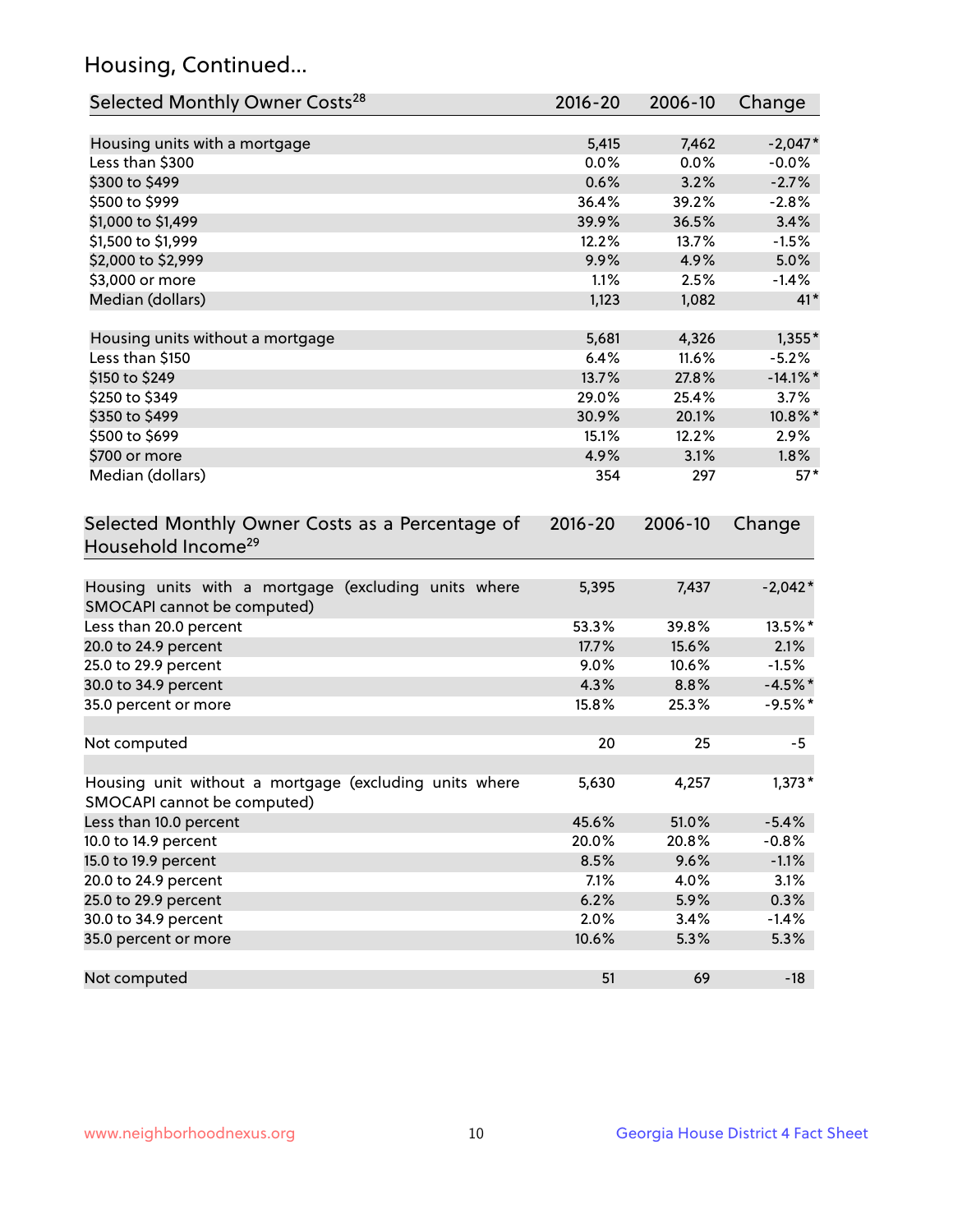## Housing, Continued...

| Gross Rent <sup>30</sup>   | 2016-20 | 2006-10 | Change     |
|----------------------------|---------|---------|------------|
|                            |         |         |            |
| Occupied units paying rent | 7,881   | 6,944   | 937*       |
| Less than \$200            | $0.8\%$ | 1.4%    | $-0.7%$    |
| \$200 to \$499             | 18.8%   | 23.6%   | $-4.8%$    |
| \$500 to \$749             | 38.1%   | 46.5%   | $-8.4%$    |
| \$750 to \$999             | 33.1%   | 21.8%   | $11.3\%$ * |
| \$1,000 to \$1,499         | $8.0\%$ | 6.1%    | 2.0%       |
| \$1,500 to \$1,999         | 0.5%    | 0.6%    | $-0.1%$    |
| \$2,000 or more            | 0.8%    | $0.0\%$ | 0.8%       |
| Median (dollars)           | 702     | 631     | $72*$      |
|                            |         |         |            |
| No rent paid               | 491     | 308     | 183        |
|                            |         |         |            |

| Gross Rent as a Percentage of Household Income <sup>31</sup>                   | $2016 - 20$ | 2006-10 | Change  |
|--------------------------------------------------------------------------------|-------------|---------|---------|
|                                                                                |             |         |         |
| Occupied units paying rent (excluding units where GRAPI<br>cannot be computed) | 7,733       | 6,909   | 824     |
| Less than 15.0 percent                                                         | 21.2%       | 10.3%   | 10.9%*  |
| 15.0 to 19.9 percent                                                           | 11.9%       | 14.8%   | $-2.9%$ |
| 20.0 to 24.9 percent                                                           | 13.3%       | 13.4%   | $-0.2%$ |
| 25.0 to 29.9 percent                                                           | 11.1%       | 13.6%   | $-2.6%$ |
| 30.0 to 34.9 percent                                                           | 10.0%       | 11.6%   | $-1.6%$ |
| 35.0 percent or more                                                           | 32.5%       | 36.2%   | $-3.7%$ |
|                                                                                |             |         |         |
| Not computed                                                                   | 639         | 343     | 296     |

## Transportation

| Commuting to Work <sup>32</sup>           | 2016-20 | 2006-10  | Change     |
|-------------------------------------------|---------|----------|------------|
|                                           |         |          |            |
| Workers 16 years and over                 | 25,073  | 24,035   | 1,038      |
| Car, truck, or van - drove alone          | 83.4%   | 79.1%    | $4.4\%$ *  |
| Car, truck, or van - carpooled            | 13.0%   | $14.0\%$ | $-1.0%$    |
| Public transportation (excluding taxicab) | 0.1%    | 0.2%     | $-0.1%$    |
| Walked                                    | 0.8%    | 1.1%     | $-0.3%$    |
| Other means                               | $1.2\%$ | $3.9\%$  | $-2.7\%$ * |
| Worked at home                            | 1.5%    | $1.8\%$  | $-0.3%$    |
|                                           |         |          |            |
| Mean travel time to work (minutes)        | 18.7    | 17.4     | $1.3*$     |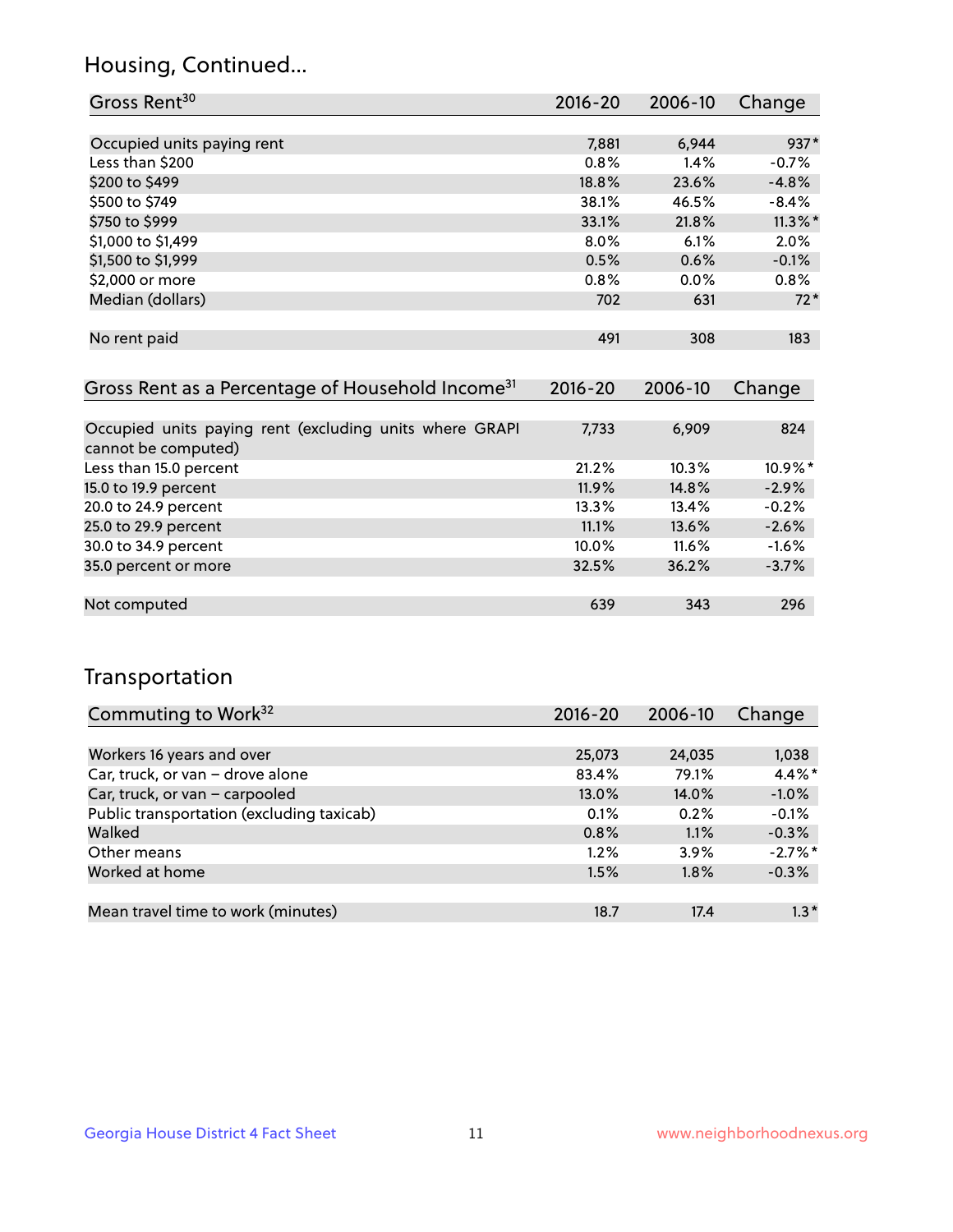## Transportation, Continued...

| Vehicles Available <sup>33</sup> | 2016-20 | 2006-10 | Change  |
|----------------------------------|---------|---------|---------|
|                                  |         |         |         |
| Occupied housing units           | 19,469  | 19,040  | 429     |
| No vehicles available            | 7.4%    | 6.3%    | 1.1%    |
| 1 vehicle available              | 35.0%   | 37.3%   | $-2.3%$ |
| 2 vehicles available             | 32.9%   | 34.1%   | $-1.2%$ |
| 3 or more vehicles available     | 24.7%   | 22.3%   | 2.4%    |

#### Health

| Health Insurance coverage <sup>34</sup>                 | 2016-20 |
|---------------------------------------------------------|---------|
|                                                         |         |
| Civilian Noninstitutionalized Population                | 56,454  |
| With health insurance coverage                          | 79.1%   |
| With private health insurance coverage                  | 53.6%   |
| With public health coverage                             | 33.7%   |
| No health insurance coverage                            | 20.9%   |
| Civilian Noninstitutionalized Population Under 19 years | 15,988  |
| No health insurance coverage                            | 13.1%   |
| Civilian Noninstitutionalized Population 19 to 64 years | 33,383  |
| In labor force:                                         | 24,759  |
| Employed:                                               | 23,430  |
| With health insurance coverage                          | 76.4%   |
| With private health insurance coverage                  | 74.6%   |
| With public coverage                                    | 3.8%    |
| No health insurance coverage                            | 23.6%   |
| Unemployed:                                             | 1,329   |
| With health insurance coverage                          | 53.8%   |
| With private health insurance coverage                  | 44.8%   |
| With public coverage                                    | $9.0\%$ |
| No health insurance coverage                            | 46.2%   |
| Not in labor force:                                     | 8,624   |
| With health insurance coverage                          | 61.0%   |
| With private health insurance coverage                  | 36.3%   |
| With public coverage                                    | 29.2%   |
| No health insurance coverage                            | 39.0%   |